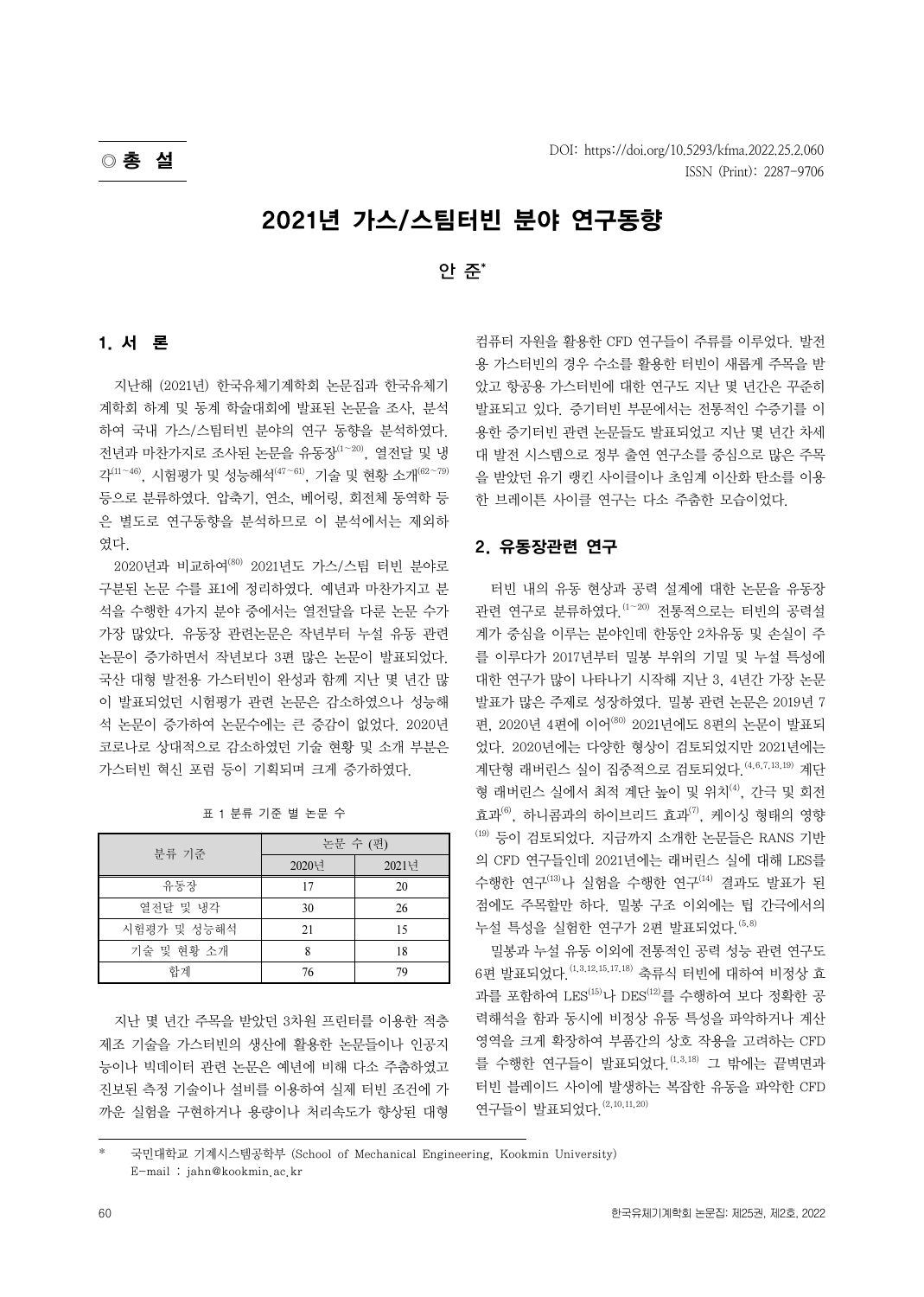#### 3. 열전달 및 냉각 관련 연구

열전달 및 냉각 분야에서는 가스터빈의 냉각 연구가 주를 이루고 있고 블레이드의 냉각 기법 중에 막냉각에 관한 연구 가 가장 많이 발표되어 왔다. 2020년에는 30편의 논문 중 13 편이 막냉각을 다루었고(80) 2021년에도 26편의 논문 중 14편 이 막냉각에 집중되었다. 2020년에도 7편이 발표되었던 Fan-shaped hole의 막냉각 관련 논문들은 2021년에는 특 별 세션까지 구성이 되면서 9편이 발표되었다. Fan-shaped hole을 적용한 막냉각에 대해서는 끝벽면에 적용한 경우  $(21,22)$  확장 부분에 쐐기 형태를 적용한 경우<sup>(25)</sup> 등이 소개되 었고 기법면에서는 오픈 소스코드를 활용한 큰에디모사 (24,38,42) 천음속 풍동에서의 측정이 발표되었다.(28) 예년에 보였던 transpiration cooling 등 새로운 개념의 막냉각 기 법은 2021년에는 발표되지 않았다.

가스터빈 블레이드의 냉각 기술 중에서 막냉각에 이어 두 번째로 많은 연구가 이루어지고 있는 영역은 내부 대류 냉각 이다. 내부 대류 냉각 분야에서 지난 몇 년간 3D 프린팅을 이용한 새로운 형태의 열전달 촉진체를 시도한 연구가 활발 히 발표되었는데 2021년에는 관련 발표가 소폭 감소하여 3 편의 논문이 발표되었다.(31,34,39) 2019년부터 발표되기 시작 한 열응력 관련 논문은 2021년에는 1편 발표되었다.<sup>(27)</sup> 2021 년에는 막냉각이나 내부 대류 냉각에 비해 상대적으로 주목 을 받지 못했던 충돌 제트 냉각이나 핀-휜에 대한 연구가 발 표되기 시작하였다.(40,45,46) 전도를 포함한 복합열전달을 고 려하면서 새롭게 주목을 받고 있는데 향후 지속적인 연구 결 과가 발표될 수 있을지 기대된다.

## 4. 시험평가 및 성능해석 관련 연구

시험 평가 분야는 국산 발전용 가스터빈 개발이 완성되면 서 2021년에는 논문수가 소폭 감소하였으나 현장 실증 결과 들이 등장하면서 새로운 기대를 모으고 있다. 항공대학교에 서 2020년에 이어 천음속 시스템 구축 및 실험 결과(47)를 발 표하였고 서울대학교에서 케스케이드 누설 평가 시스템을 소개하였다. <sup>(48)</sup> 한국전력을 중심으로 온라인 모니터링 기술<sup>(52)</sup>,  $1.5$  MW급의 가스터빈에 수소 혼소를 적용한 실증 연구<sup>(58)</sup> 등의 실증 연구들이 발표되어 향후 추가적인 연구와 발표가 기대되었다.

성능해석 분야는 크게 기존의 시스템 시뮬레이션에서 고 려하지 못했던 부분을 추가적으로 고려하여 시뮬레이션을 고도화하는 연구와 기존의 사이클을 개선하였거나 새롭게 제안된 사이클을 해석하여 성능 및 경제성 등을 평가한 연구 로 구분할 수 있다. 2021년에는 예년에 비해서 초임계 사이 클이나 유기 랭킨 사이클에 대한 연구 발표가 감소하면서 첫 번째 범주에 해당하는 연구 결과가 주로 발표되었다.

복합화력 발전에서 상부 사이클 운전에 따라 하부 사이클 의 수정된 성능 곡선을 생성하는 시뮬레이션 연구(55) 보조 압 축기를 사용하였을 때의 동특성(54) 등이 발표되었다. 성능해 석 분야는 인공지능을 이용한 연구가 가장 활발한 분야이다. 인공지능 기술은 가스터빈, 증기터빈의 고장진단, 피로파괴, 수명예측 등에 많이 사용되는데 2021년에는 연소불안정성 예측(59)에 활용한 연구가 등장하였다.

#### 5. 기술 및 현황소개 관련 논문

2021년에는 2020년 COVID-19 등의 영향으로 다소 위축 되었던 기술 및 현황소개 관련 발표가 2019년 수준을 회복하 면서 18편이 발표되었다. 이와 같은 증가에는 2021년 학술대 회에서 가스터빈 혁신 포럼 세션이 기획이 된 것이 큰 역할 을 하였다. 2021년 하계 학술대회에서 에너지 전환시대의 친 환경 가스터빈 개발 방향이 2개의 세션으로 구성되어 현재까 지의 국산 발전용 가스터빈의 개발 및 실증 현황이 소개되었 고(63,64) 탄소 중립으로 대표되는 에너지 전환시대의 친환경 가스터빈 개발 방향이 수소 터빈을 중심으로 소개되었 다.(65,69,70,77)

국산 발전용 가스터빈과 친환경 가스 터빈 관련 기술 및 현황소개 이외에는 가스터빈 스팀터빈 분야에서 가장 많은 논문이 발표되는 주제인 Fan-shaped 홀을 이용한 막냉각 관련 연구 동향이 특별세션으로 구성되어 소개되었고 가스 터빈 역설계도 특별세션으로 구성되어 조명을 받았다.

## 6. 결 론

2021년 한국유체기계학회 논문집과 한국유체기계학회 하 계 및 학술대회에서 발표된 논문을 바탕으로 2021년 가스/ 스팀 터빈 분야의 연구 동향을 살펴보았다. 2021년에는 2020년과 유사한 편수의 논문이 발표되었고 예년과 마찬가 지로 스팀터빈보다는 가스터빈이 가스터빈에 대해서는 열전 달과 성능해석이 주를 이루고 있으나 수소 가스터빈, 인공지 능, 적층 제조 기술 등 새로운 경향이 나타나기도 하고 초임 계 이산화탄소 사이클이나 유기랭킨 사이클과 같이 발표가 축소된 사례도 찾을 수 있었다.

열전달 분야에서는 2020년에 이어 막냉각 관련된 기술이 가장 많이 발표되었으나 실험의 범위가 천음속 조건으로 넓 어졌고 LES 기법이 보다 폭넓게 사용되었으며 지금까지 수 행한 연구를 정리하여 소개하는 특별세션이 구성되기도 하 였다. 내부 대류 냉각의 경우 2019, 2020년에 이어 3차원 프 린팅을 적용한 적층 제조방식으로 기존보다 복잡한 구조가 시도되었고 충돌 제트나 핀-휜과 같은 주제들이 복합열전달 과 연계되어 다시 등장하였다.

시험평가, 성능해석 분야에서는 2020년부터 많이 발표되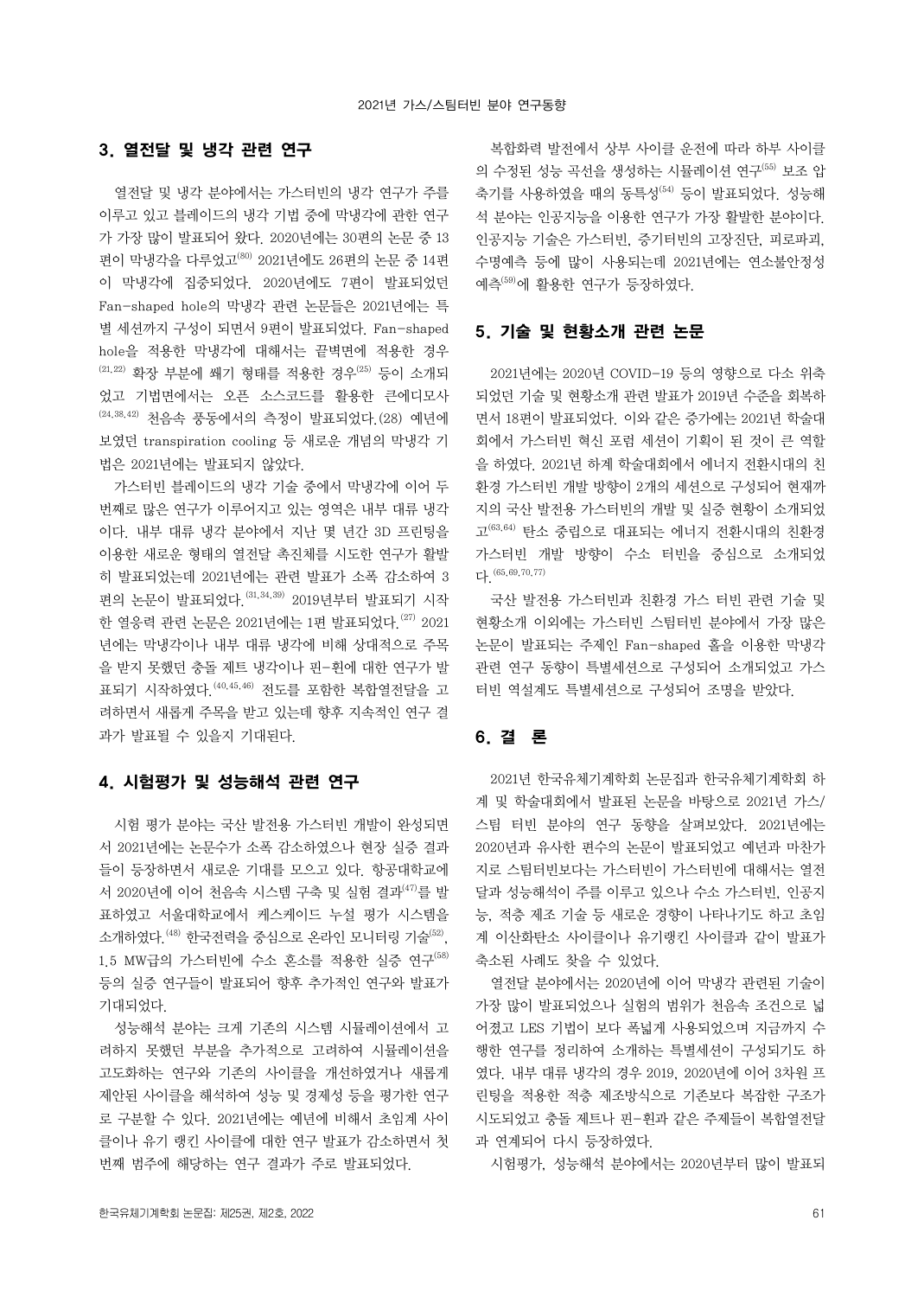었던 실 터빈 조건을 모사하는 평가시스템의 구축 및 평가사 례가 는 다소 감소하였고 보조 장치를 도입하였을 때의 시스 템의 동특성을 연구한 논문이 발표되었고 수소를 혼소한 가 스터빈의 실증 결과가 발표된 것은 주목할만 하였다. 2020 년에 잠시 자취를 감추었던 인공지능이나 빅데이터를 활용 한 연구가 2021년에는 연소 안정성 등의 분야에서 다시 나타 나기 시작하였다.

기술 현황의 경우 2020년에는 COVID-19의 영향으로 다 소 감소하였으나 2021년에는 COVID-19가 이어졌음에도 발 표 논문 수가 2019년 수준을 회복하였다. 탄소 중립이 큰 과 제로 부각이 되면서 기존의 국산 가스터빈 개발 현황이 정리 되고 수소를 혼소 또는 전소하는 가스터빈 기술이 집중적으 로 소개되었다.

#### References

- (1) Chung, H., Rhee, D.-H., Kang, Y.-S., 2021, "Simulation of Aero-propulsion Micro Gas Turbine Engine Using CFD," The KSFM Journal of Fluid Machinery, Vol. 24, No. 1, pp. 5∼12.
- (2) Lee, B.J., Park, K.S., Jeong, J.Y., Kwak, J.S., Chung, J.T., 2021, "Numerical Investigation on Effects of Rib or Cavity Design of Gas Turbine Blade Tip on the Flow and Heat Transfer Characteristics near Tip Region." The ∼KSFM Journal of Fluid Machinery, Vol. 24, No. 3, pp. 5  $~14.$
- (3) Kim, J.J., Yang, J.S., Min, J.K., Kallath, H., 2021, "A numerical study on the multi-stage shape optimization for the design of turbo fan blades," Proceedings of the KSFM 2021 Summer Annual Meeting, pp. 129∼130.
- (4) Kim, J.H., Ahn, J., 2021, "Optimal Design to Reducing Leakage Flow Rate of Stepped Labyrinth Seal," Proceedings of the KSFM 2021 Summer Annual Meeting, pp. 269∼270.
- (5) Chung, J., Baek, S., Hwang, W., 2021, "Experimental investigation of aerodynamic performance due to the tip clearance in a gas turbine rotor cascade," Proceedings of the KSFM 2021 Summer Annual Meeting, pp. 271∼272.
- (6) Hur, M.S., Moon, S.W., Kim, T.S., Kim, D.H., 2021, "Effect of clearance on the leakage characteristics of rotating labyrinth seal," Proceedings of the KSFM 2021 Summer Annual Meeting, pp. 273∼274.
- (7) Jo, S.Y., Hur, M.S., Moon, S.W., Kim, T.S., 2021, "Numerical study on the stepped seal with mixed honeycomb about leakage characteristic," Proceedings of the KSFM 2021 Summer Annual Meeting, pp. 294∼295.
- (8) Hong, D., Song, S., 2021, "Investigation of Aerodynamic Loss due to Interaction between Leakage Flow and Tip Clearance Flow in Linear Turbine Cascade," Proceedings

of the KSFM 2021 Summer Annual Meeting, pp. 298<sup>∼</sup> 299.

- (9) Son, D., Suh, J.H., 2021, "Changes in leakage and Dynamic characteristics according to Labyrinth Seal rub-groove," Proceedings of the KSFM 2021 Summer Annual Meeting, pp. 322∼323.
- (10) Yoon, T., Choi, S., Song, H.S., Lee, H.J., Cho, H.H., 2021, "Study on improving sealing effectiveness by introducing airfoil shape inside gas turbine rim seal." Proceedings of the KSFM 2021 Summer Annual Meeting, pp. 324∼325.
- (11) Lee, S.Y., Park, H.S., Kim, T., Choi, S., Song, H.S., Cho, H.H., 2021, "Thermal and flow characteristics on 1st stage vane endwall with purge flow," Proceedings of the KSFM 2021 Winter Annual Meeting, pp. 142∼143.
- (12) Lee, J., 2021, "Flow Analysis of Gas-Turbine Engines using Delayed Detached Eddy Simulation (DDES)," Proceedings of the KSFM 2021 Winter Annual Meeting, pp. 174∼175.
- (13) Kim, J.H., Chun, Y.H., Ahn, J., 2021, "Stepped Labyrinth Seal CFD Simulation Using RANS and LES," Proceedings of the KSFM 2021 Winter Annual Meeting, pp. 262<sup>∼</sup> 263.
- (14) Lee, J., Kim, J., Goo, B., Lee, S.Y., Lee, K., Hong, G., Kim, D., Cho, G., 2021, "Static seal leakage performance test," Proceedings of the KSFM 2021 Winter Annual Meeting, pp. 264∼265.
- (15) Jun, S., Kang, Y.S., Rhee, D.-H., 2021, "Nozzle-Rotor Large Eddy Simulation with Fluctuation Inlet Condition," Proceedings of the KSFM 2021 Winter Annual Meeting, pp. 401∼402.
- (16) Kim, J., Han, K., Hwang, W., 2021, "A Study on the Pressure Drop Characteristics According to the Shape of Strainer in the Gas Turbine Combustor," Proceedings of the KSFM 2021 Winter Annual Meeting, pp. 264∼265.
- (17) Park, T.C., Lim, B.J., Cha, B., 2021, "Experimental Study on Nozzle Choking of Low Pressure Turbine of Gas Turbine for General Aviation Aircraft," Proceedings of the KSFM 2021 Winter Annual Meeting, pp. 412∼413.
- (18) Kang, S.-H., Jun, S., Park, T.C., Lim, B.J., 2021, "Numerical simulation for the aerodynamics of two stage high pressure turbine," Proceedings of the KSFM 2021 Winter Annual Meeting, pp. 414∼415.
- (19) Hur, M.S., Jo, S.Y., Kim, T.S., Kim, D.H., Jung, I.Y., 2021, "A study on the leakage characteristics of stepped labyrinth seals according to the casing type," Proceedings of the KSFM 2021 Winter Annual Meeting, pp. 424<sup>∼</sup> 425.
- (20) Lee, E.-H., Chu, S.-C., Im, J.-H., Joo, W.-G., 2021, "Numerical Study of NGV Endwall Flow characteristics Caused by change in Purge flow rate," Proceedings of the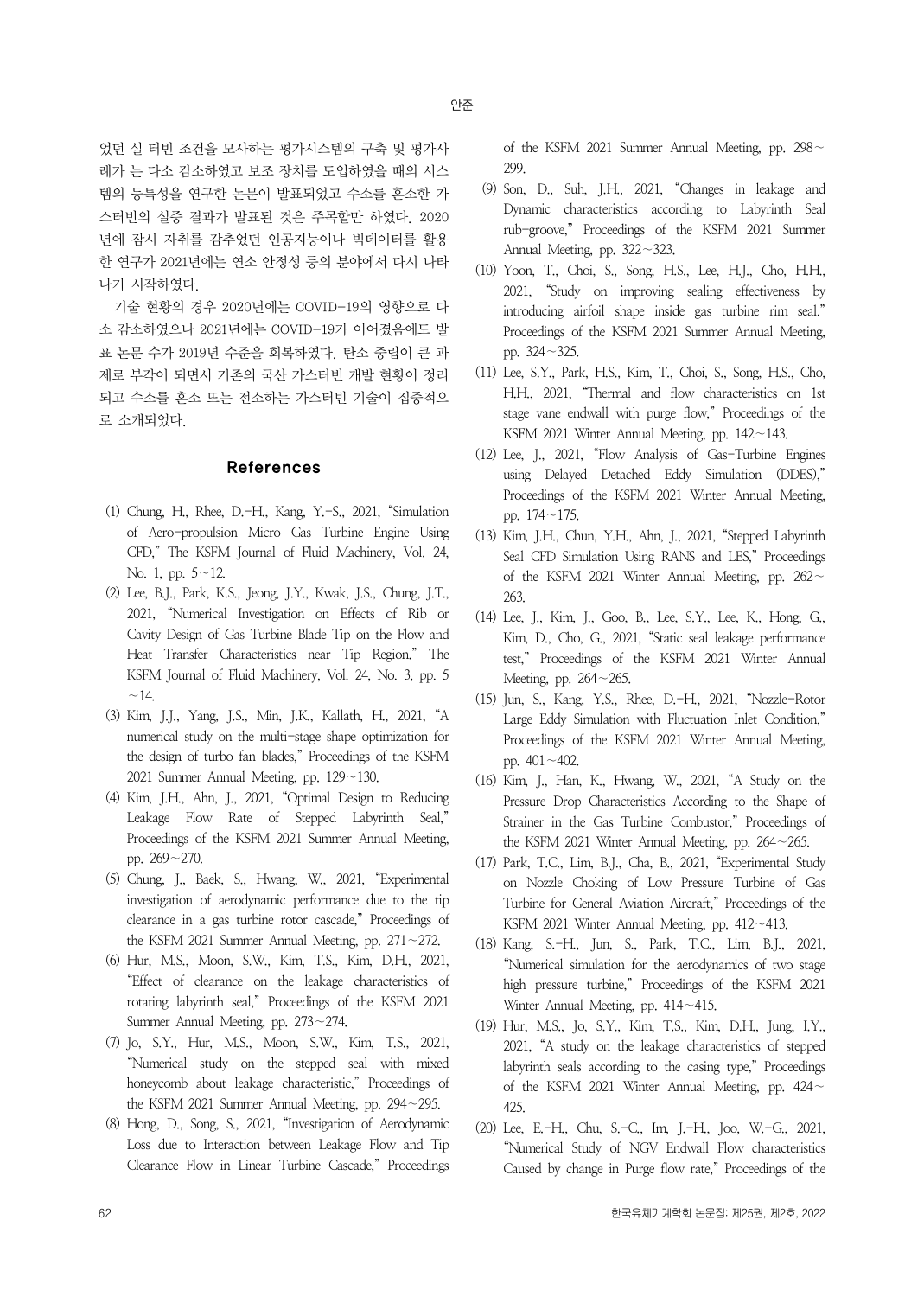KSFM 2021 Winter Annual Meeting, pp. 426∼427.

- (21) Kim, S., Lee, D.-E., Chung, H., Kang, Y.S., Rhee, D.-H., 2021, "Experimental Study on Film Cooling Effectiveness Downstream of Fan-shaped Film Cooling Holes with Staircase Geometry at Hole Exit," The KSFM Journal of Fluid Machinery, Vol. 24, No. 4, pp. 5∼14.
- (22) Chung, H., Kim, S., Rhee, D.-H., Kang, Y.-S., 2021, "Measurement of Film Cooling Efficiency of Fan-shaped Holes on Endwall of Turbine Blades," The KSFM Journal of Fluid Machinery, Vol. 24, No. 4, pp. 5∼14.
- (23) Jun, S., Rhee, D.-H., Kang, Y.S., Chung, H., Kim, J.-H., 2021, "Cooling Hole Arrangement Design of High Pressure Turbine for the Improvement of Cooling Performance," The KSFM Journal of Fluid Machinery, Vol. 24, No. 6, pp. 5∼11.
- (24) Kim, S., Kang, S.-H., Rhee, D.-H., Kang, Y.S., 2021, "Study on the Heat Flow Analysis of Fan-Shaped Cooling Hole on a Flat Plate using OpenFOAM," Proceedings of the KSFM 2021 Summer Annual Meeting, pp. 105∼108.
- (25) Song, Y.J., Jeong, J.Y., Kwak, J.S., Rhee, D.-H., Chung, H., 2021, "Effect of Wedge Exit of a Fan-shaped Hole on the Film Cooling Effectiveness," Proceedings of the KSFM 2021 Summer Annual Meeting, pp. 109∼110.
- (26) Kim, Y.S., Kwak, J.S., 2021, "Heat Transfer Coefficient Measurement Of 3-Dimensional Gas Turbine Blade Internal Cooling Passage," Proceedings of the KSFM 2021 Summer Annual Meeting, pp. 180∼181.
- (27) Park, J.S., 2021, "Thermal Stress Analysis of Effusion Plate in Gas Turbine Combustor," Proceedings of the KSFM 2021 Summer Annual Meeting, p. 268.
- (28) Jeong, J.Y., Kang, M.S., Kwak, J.S., 2021, "The Effect of Coolant Injected from Shower-Head on the Film Cooling of Vane Surface," Proceedings of the KSFM 2021 Summer Annual Meeting, pp. 296∼297.
- (29) Lee, H.J., Kim, T., Park, H.S., Song, H.S., Heo, J., Cho, H.H., 2021, "Effect of slope in front of effusion hole on film cooling effectiveness, Proceedings of the KSFM 2021 Summer Annual Meeting, pp. 326∼328.
- (30) Heo, J., Park, H.S., Song, H.S., Kim, T., Lee, C., Cho, H.H., 2021, "Effect of Inner Entrance Hole Height on Heat Transfer in Ribbed Trailing Edge Channel," Proceedings of the KSFM 2021 Summer Annual Meeting, pp. 329∼330.
- (31) Song, H.S., Park, H.S., Kim, T., Choi, S., Kim, J., Cho, H.H., 2021, "Heat transfer characteristics in Impingement/ effusion cooling with additive manufactured internal structure," Proceedings of the KSFM 2021 Summer Annual Meeting, pp. 350∼352.
- (32) Kim, W., Joeng, J.Y., Kim, G.M., Kwak, J.S., 2021, "Heat Transfer Coefficient Measurement in Blow-down Type Wind Tunnel." Proceedings of the KSFM 2021

Winter Annual Meeting, pp. 9∼10.

- (33) Ryu, J., Hwang, W., 2021, "Surface temperature measurement of a gas turbine blade using infrared thermography," Proceedings of the KSFM 2021 Winter Annual Meeting, pp. 140∼141.
- (34) Bang, M., Kim, M.H., Kim, D., 2021, "Thermal design and DfAM of gas turbine component for additive manufacturing," Proceedings of the KSFM 2021 Winter Annual Meeting, pp. 172∼173.
- (35) Kim, Y.S., Kang, M.S., Kwak, J.S., 2021, "The Effect of Metering Length and Hole Length on the Film Cooling Effectiveness of Fan-Shaped Film Cooling Hole," Proceedings of the KSFM 2021 Winter Annual Meeting, pp. 194∼195.
- (36) Heo, J., Lee, B.J., Park, K.S., Chung, J.T., Jeong, J.Y., Kwak, J.S., 2021, "Numerical Study on the Effects of Film Cooling Hole Location on Heat Transfer Characteristics of a Partial Cavity Tip Blade," Proceedings of the KSFM 2021 Winter Annual Meeting, pp. 196<sup>∼</sup> 197.
- (37) Kim, J.H., Kang, C.W., Lee, S.R, 2021, "Performance analysis of a film-cooling hole with inlet groove," Proceedings of the KSFM 2021 Winter Annual Meeting, pp. 198∼199.
- (38) Kim, S., Rhee, D.-H., Kang, Y.S., 2021, "Large Eddy Simulations for Fan-Shaped Film Cooling Hole on a Flat Plate using OpenFOAM," Proceedings of the KSFM 2021 Winter Annual Meeting, pp. 200∼201.
- (39) Song, H.S., Park, H.S., Kim, T., Lee, H.J., Heo, J., Cho, H.H., 2021, "Cooling efficiency and flow characteristics on additively manufactured lattice structure in perforated plate cooling," Proceedings of the KSFM 2021 Winter Annual Meeting, pp. 202∼203.
- (40) Kim, J.S., Shin, D.H., 2021, "Jet Impingement Cooling for Gas Turbine Combustor Liner," Proceedings of the KSFM 2021 Winter Annual Meeting, pp. 269∼270.
- (41) Rhee, D.-H., Kang, Y.S., Kwon, S.-H., Min, T., Kwak, J.S., 2021, "Introduction of Research Program on Fan-shaped Film Cooling Hole Technology for Aviation Gas Turbine Engines," Proceedings of the KSFM 2021 Winter Annual Meeting, pp. 324∼325.
- (42) Kang, Y.S., Rhee, D.-H., Chung, H., Jun, S., Kim, S., 2021, "Numerical Simulation Research Trend of KARI for Predicting Cooling Turbine Performances," Proceedings of the KSFM 2021 Winter Annual Meeting, pp. 326∼327.
- (43) Song, Y.J., Kim, G.M., Kang, Y.J., Jeong, J.Y., Park, S.H., Lee, S.I., Seo, H.J., Kim, Y.S., Kang, M.S., Kwak, J.S., 2021, "The Research Statue of Korea Aerospace University for Technology Development of Highly Efficient Fan-shaped Film Cooling Holes for Cooled Turbine in Aviation Gas Turbine Engines," Proceedings of the KSFM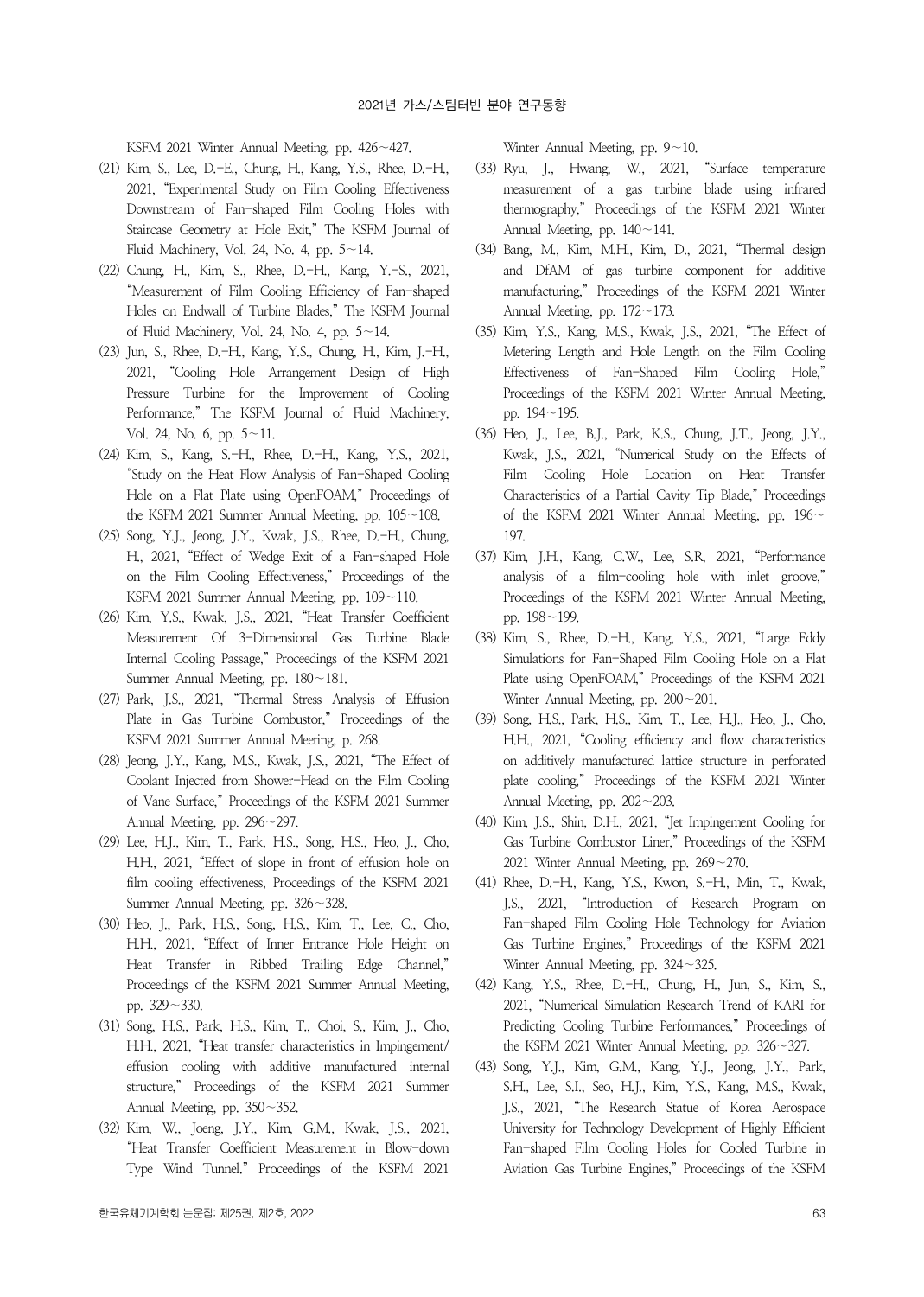2021 Winter Annual Meeting, pp. 328∼329.

- (44) Rhee, D.-H., Chung, H., Kim, J., Kim, H.M., Kim, S., Lee, D.-E., 2021, "Experimental Study of Cooling Performance for Turbine Components with Various Fan-shaped Film Cooling Holes," Proceedings of the KSFM 2021 Winter Annual Meeting, pp. 330∼331.
- (45) Kim, T., Choi, S., Park, H.S., Song, H.S., Lee, H.J., Cho, H.H., 2021, "Effect of Jet Spacing on Heat Transfer Characteristics of Jet Plate for Gas Turbine Blade Leading Edge Impingement /Effusion Cooling," Proceedings of the KSFM 2021 Winter Annual Meeting, pp. 410∼411.
- (46) Park, H.S., Choi, S., Kim, T., Song, H.S., Lee, H.J., Cho, H.H., 2021, "Effect of Jet Injection Location on Heat Transfer Characteristics of Pin-Fin Channel," Proceedings of the KSFM 2021 Winter Annual Meeting, pp. 418<sup>∼</sup> 419.
- (47) Kwak, J.S., Jeong, J.Y., Kang, Y.J., Kim, G.M., Lee, S.I., 2021, "Development of a Transonic Cascade Facility for the Heat Transfer Research of Gas Turbine Blade Tip," The KSFM Journal of Fluid Machinery, Vol. 24, No. 2, pp. 28∼33.
- (48) Hong, D., Kim, M., Song, S., 2021, "Design of Turbine Cascade with Leakage Flow System," The KSFM Journal of Fluid Machinery, Vol. 24, No. 5, pp. 44∼48.
- (49) Lee, D.-E.., Kim, S.-M., Chung, H., Kang, Y.S., Rhee, D.-H., 2021, "Implementation of Engine Start Control Logic of Micro Gas Turbine Engine Using Arduino," Proceedings of the KSFM 2021 Summer Annual Meeting, pp. 33∼34.
- (50) Kang, Y.S., Huh, J., 2021, "Aerodynamic Design of Small Gas Turbine Engine Components and Their Performance Assessments," Proceedings of the KSFM 2021 Summer Annual Meeting, pp. 37∼39.
- (51) Moon, S.W, Kim, T.S., 2021, "Develpment of gas turbine operation condition and blade thermal structural analysis program," Proceedings of the KSFM 2021 Summer Annual Meeting, pp. 292∼293.
- (52) Kim, H.-D., 2021, "On-line monitoring technology for lubricating & hydraulic oil to improve the reliability of rotating machineries," Proceedings of the KSFM 2021 Summer Annual Meeting, pp. 300∼301.
- (53) Jun, S., Rhee, D.-H., Kang, Y.S., Chung, H., Kim, J.-H., 2021, "Validation of Numerical Analysis for the 1st Stage Nozzle of E3 High Pressure Turbine," Proceedings of the KSFM 2021 Summer Annual Meeting, pp. 320∼321.
- (54) Moon, S.W., Kim, T.S., 2021, "PA study on improvement of gas turbine ramp rate using sub-compressor," Proceedings of the KSFM 2021 Winter Annual Meeting, pp. 1∼2.
- (55) Park, J.H., Lee, J.H., Kim, T.S., Jung, K.W., 2021, "Development of a bottoming cycle analysis program to

generate correction curves for gas turbine combined cycle plants," Proceedings of the KSFM 2021 Winter Annual Meeting, pp. 3∼4.

- (56) Cho, K., Hwang, M., Cho, M., Kim, N., Jang, Y., 2021, "Remaining life assessment of steam turbine rotor according to operation type," Proceedings of the KSFM 2021 Winter Annual Meeting, pp. 7∼8.
- (57) Bang, M., Song, I., Kim, Y., Kang, Y., Jung, J., 2021, "Flow Path Design of Turbine Blade Thermal Fatigue Test Facility," Proceedings of the KSFM 2021 Winter Annual Meeting, pp. 144∼145.
- (58) Hur, K., Jang, H., 2021, "Performance Evaluation of Eco-friendly Dual Fuel Power(1.5MW)," Proceedings of the KSFM 2021 Winter Annual Meeting, pp. 146∼147.
- (59) Park, G.S., Joo, M.L., Bang, M.H., Kang, H.S., Jang, S.H., Kim, D.S., 2021, "Gas turbine combustion instability diagnosis and prediction using AI technology," Proceedings of the KSFM 2021 Winter Annual Meeting, pp. 271<sup>∼</sup> 272.
- (60) Kim, J.S., Moon, S.W., Kim, T.S., 2021, "Modeling and performance analysis of gas turbine using commercial simulation software," Proceedings of the KSFM 2021 Winter Annual Meeting, pp. 420∼421.
- (61) Joo, M.L., Park, G.S., Bang, M.H., Kang, H.S., Jang, S.H., Kim, D.S., 2021, "Expected of Gas Turbine Performance Prediction based on RTDB," Proceedings of the KSFM 2021 Winter Annual Meeting, pp. 422∼423.
- (62) Min, T., Min, K. S., Hwang, Y., Choi, Y., Jeong, E.-S., Rhee, D.-H., Kang, Y.-S. Chung, H., 2021, "Manufacturing Process of Micro Turbojet Engine," Proceedings of the KSFM 2021 Summer Annual Meeting, pp. 35∼36.
- (63) Joo, W.G., 2021, "Current status and direction of development of gas turbines for power generation in Korea," Proceedings of the KSFM 2021 Summer Annual Meeting, p. 157.
- (64) Cho, H., 2021, "The role of power generation companies for field test of Korean gas turbines," Proceedings of the KSFM 2021 Summer Annual Meeting, p. 158.
- (65) Kim, J., 2021, "Strategies for fostering the Korean gas turbine industry and entering the global market", Proceedings of the KSFM 2021 Summer Annual Meeting, p. 159.
- (66) Kim, T., 2021, "Turbine blade reengineering technology platform development," Proceedings of the KSFM 2021 Summer Annual Meeting, pp. 174∼175.
- (67) Yoon, B., 2021, "Gas turbine blade reverse engineering development process and improvement direction", Proceedings of the KSFM 2021 Summer Annual Meeting, pp. 176∼177.
- (68) Choi, Y., 2021, "Single crystal elastoplastic modeling and verification for prediction of deformation behavior of